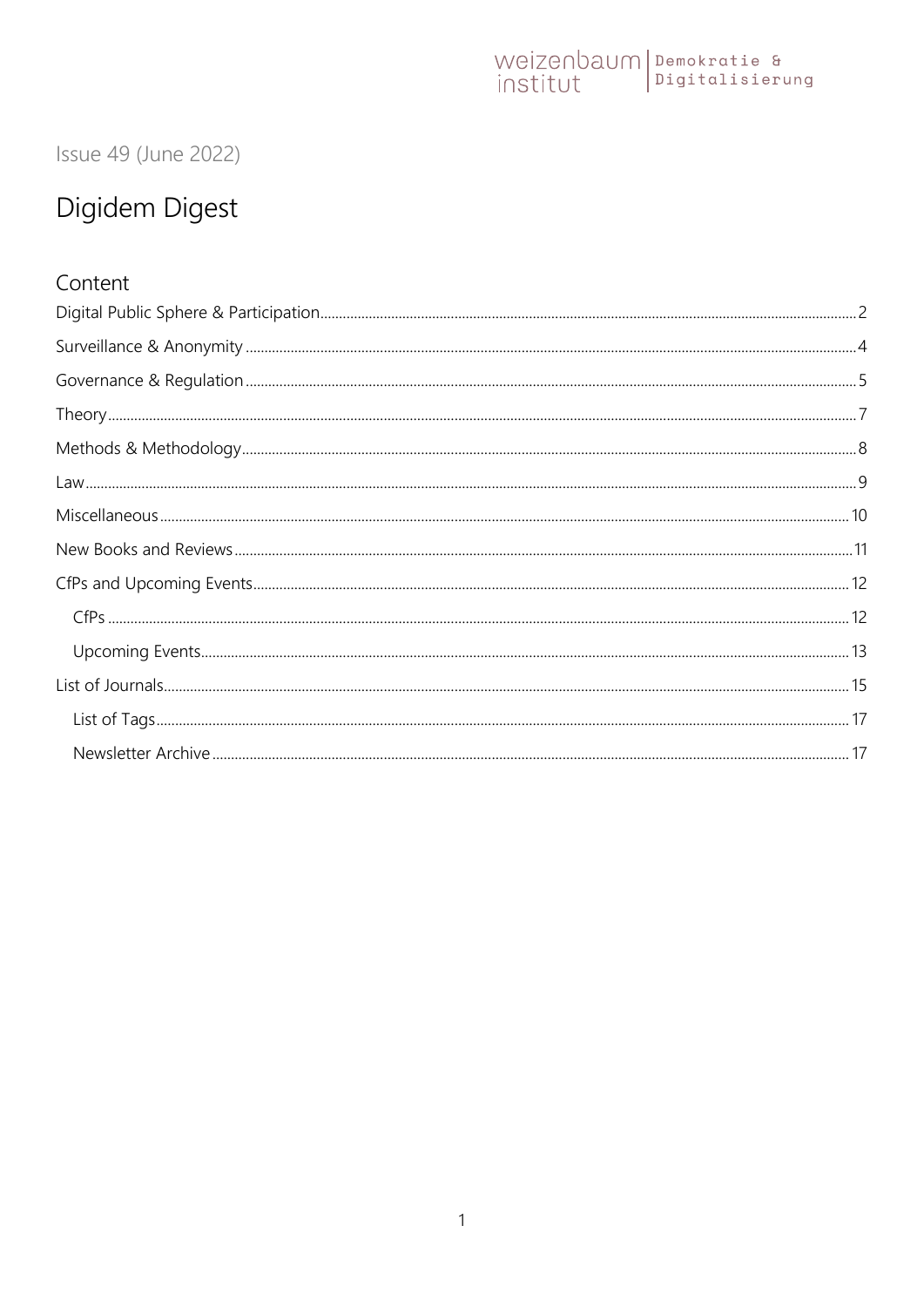#### <span id="page-1-0"></span>Digital Public Sphere & Participation

- Amaral, Adriana da Rosa, Jung, Anna-Katharina, Braun, Lea-Marie and Blanco, Beatriz. 2022. "Narratives of Anti-Vaccination Movements in the German and Brazilian Twittersphere: A Grounded Theory Approach". Media and Communication 10 (2): 144–156. [https://doi.org/10.17645/mac.v10i2.5037.](https://doi.org/10.17645/mac.v10i2.5037) Keywords: Brazil; COVID-19; Fake News; Germany; Public Sphere; Twitter
- Aytac, Ugur. 2022. "Digital Domination: Social Media and Contestatory Democracy". Political Studies 2022 (online first). [https://doi.org/10.1177/00323217221096564.](https://doi.org/10.1177/00323217221096564) Keywords: Algorithms; Governance; Intermediaries; Participation; Power & Domination; Public Sphere; Regulation
- Barrett, Bridget. 2022. "Commercial Companies in Party Networks: Digital Advertising Firms in US Elections from 2006-2016". Political Communication 39 (2): 147–165. [https://doi.org/10.1080/10584609.2021.1978021.](https://doi.org/10.1080/10584609.2021.1978021) Keywords: Facebook; Google; Intermediaries; Network Analysis; Public Sphere; USA
- Chambers, Simone and Kopstein, Jeffrey. 2022. "Wrecking the public sphere: The new authoritarians' digital attack on pluralism and truth". Constellations 2022 (online first). [https://doi.org/10.1111/1467-8675.12620.](https://doi.org/10.1111/1467-8675.12620) Keywords: Algorithms; Authoritarianism; Democratic Change; Fake News; Intermediaries; Public Sphere; Regulation
- DiResta, Renée, Grossman, Shelby and Siegel, Alexandra. 2022. "In-House Vs. Outsourced Trolls: How Digital Mercenaries Shape State Influence Strategies". Political Communication 39 (2): 222–253. [https://doi.org/10.1080/10584609.2021.1994065.](https://doi.org/10.1080/10584609.2021.1994065) Keywords: Facebook; Instagram; Intermediaries; Memes; Public Sphere; Russia; Syria; Twitter
- Dobber, Tom and de Vreese, Claes. 2022. "Beyond manifestos: Exploring how political campaigns use online advertisements to communicate policy information and pledges". Big Data & Society 9 (1). [https://doi.org/10.1177/20539517221095433.](https://doi.org/10.1177/20539517221095433) Keywords: Behavior Modification; Facebook; Intermediaries; Microtargeting; Netherlands
- Grossman, Emiliano. 2022. "Media and Policy Making in the Digital Age". Annual Review of Political Science 25 (1): 443–461. [https://doi.org/10.1146/annurev-polisci-051120-103422.](https://doi.org/10.1146/annurev-polisci-051120-103422) Keywords: Intermediaries; Journalism; Public Policy; Public Sphere
- Herasimenka, Aliaksandr, Bright, Jonathan, Knuutila, Aleksi and Howard, Philip N. 2022. "Misinformation and professional news on largely unmoderated platforms: the case of telegram". Journal of Information Technology & Politics 2022 (online first). [https://doi.org/10.1080/19331681.2022.2076272.](https://doi.org/10.1080/19331681.2022.2076272) Keywords: Fake News; Intermediaries; Public Sphere; Telegram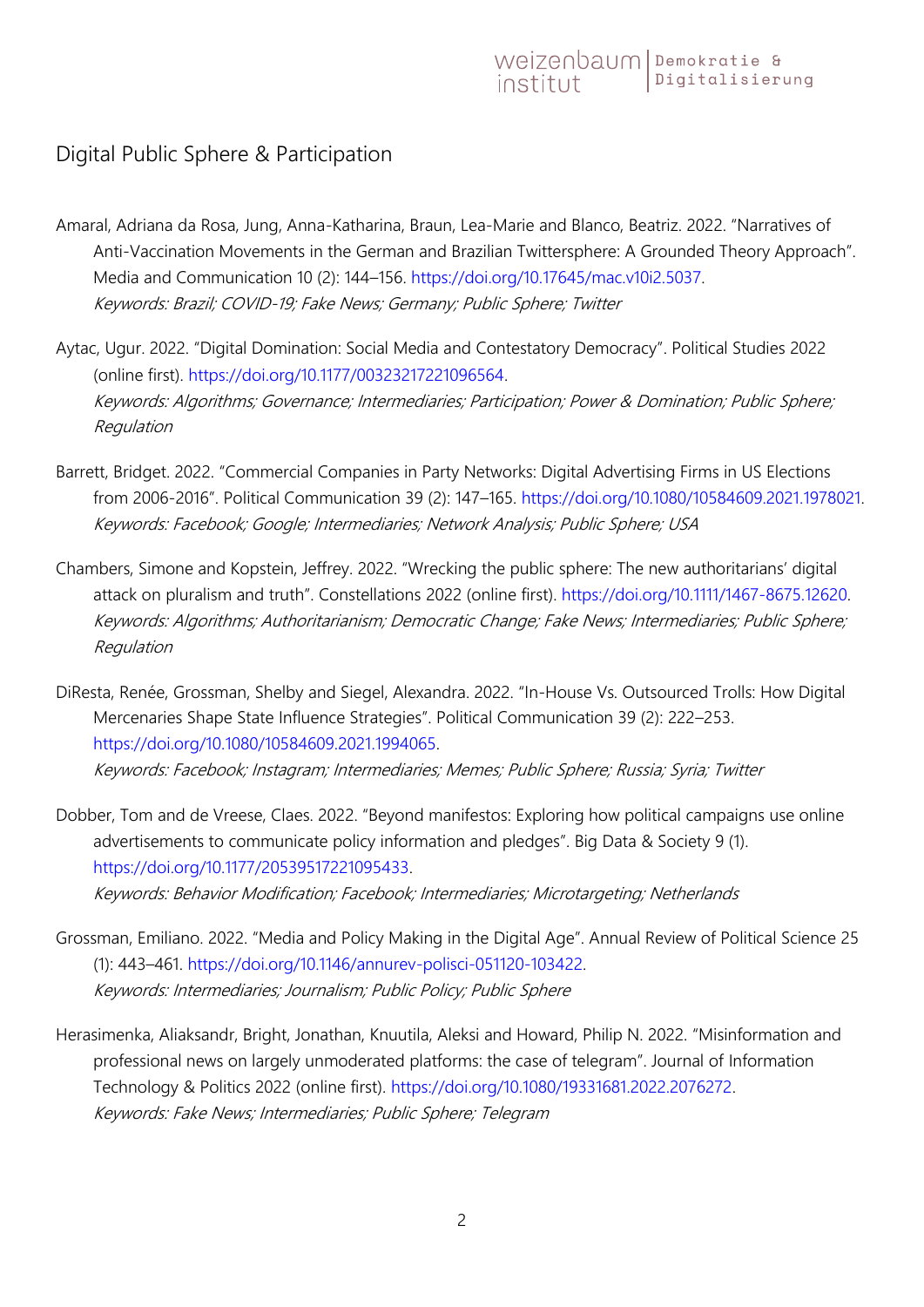Langrock, Isabelle and González-Bailón, Sandra. 2022. "The Gender Divide in Wikipedia: Quantifying and Assessing the Impact of Two Feminist Interventions". Journal of Communication 72 (3): 297–321. [https://doi.org/10.1093/joc/jqac004.](https://doi.org/10.1093/joc/jqac004)

Keywords: Feminism; Intermediaries; Public Sphere; Quantitative Methods; Wikipedia

- McCammon, Muira, Virgilio, Diami, Ogden, Cody, Ackermann, Kevin, Zuckerman, Ethan, Gehl, Robert, Akhtar, Saima, Al-Azri, Sultan, Steele, Catherine Knight, Hamilton, Amber M., Ben-David, Anat, Wasserman, Sarah, Namusoga-Kaale, Sara and Rankin, Joy Lisi. 2022. "Dead-and-dying platforms: a roundtable". Internet Histories 2022 (online first). [https://doi.org/10.1080/24701475.2022.2071396.](https://doi.org/10.1080/24701475.2022.2071396) Keywords: Infrastructure Studies; Intermediaries
- Olesen, Thomas. 2022. "No Laughing Matter: Armin Laschet and the Photographic Exposé". The International Journal of Press/Politics 2022 (online first). [https://doi.org/10.1177/19401612221102027.](https://doi.org/10.1177/19401612221102027) Keywords: Germany; Public Sphere
- Urman, Aleksandra and Katz, Stefan. 2022. "What they do in the shadows: examining the far-right networks on Telegram". Information, Communication & Society 25 (7): 904–923. [https://doi.org/10.1080/1369118X.2020.1803946.](https://doi.org/10.1080/1369118X.2020.1803946) Keywords: 4chan; Intermediaries; Political Activism; Public Sphere; Telegram
- Webster, Steven W. and Albertson, Bethany. 2022. "Emotion and Politics: Noncognitive Psychological Biases in Public Opinion". Annual Review of Political Science 25 (1): 401–418. [https://doi.org/10.1146/annurev](https://doi.org/10.1146/annurev-polisci-051120-105353)[polisci-051120-105353.](https://doi.org/10.1146/annurev-polisci-051120-105353)

Keywords: Fragmentation; Governance; Populism; Public Sphere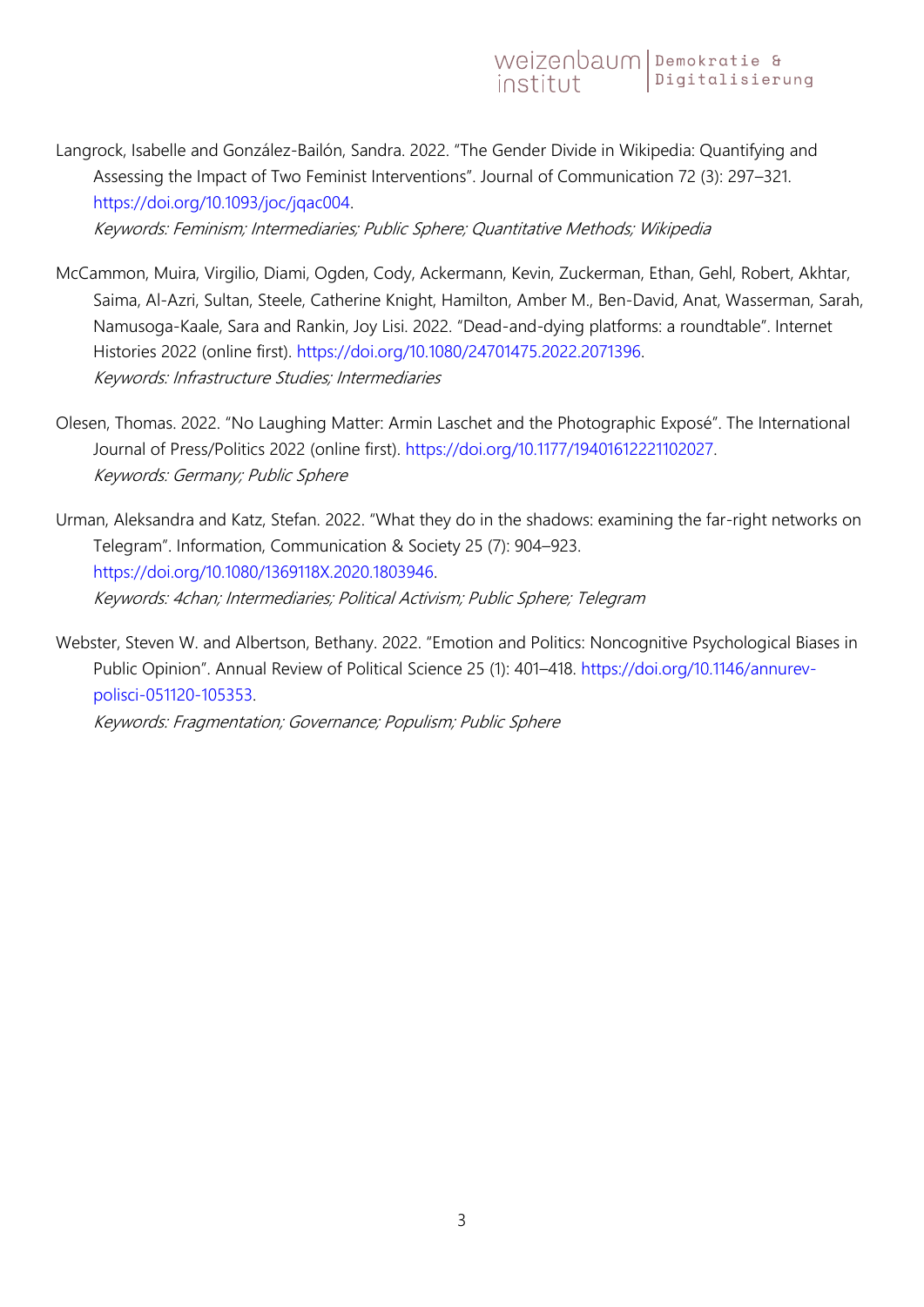#### <span id="page-3-0"></span>Surveillance & Anonymity

- Bucher, Taina. 2022. "Facing AI: conceptualizing 'fAIce communication' as the modus operandi of facial recognition systems". Media, Culture & Society 2022 (online first). [https://doi.org/10.1177/01634437211036975.](https://doi.org/10.1177/01634437211036975) Keywords: Artificial Intelligence; Biometric Technology; Communication Studies; Face Recognition
- Massaro, Vanessa A., Dhar, Swarup, Mir, Darakhshan and Ryan, Nathan C. 2022. "Carceral algorithms and the history of control: An analysis of the Pennsylvania additive classification tool". Big Data & Society 9 (1). [https://doi.org/10.1177/20539517221094002.](https://doi.org/10.1177/20539517221094002) Keywords: Algorithms; Mixed Methods; Power & Domination; Surveillance; USA
- Reijers, Wessel, Orgad, Liav and de Filippi, Primavera. 2022. "The rise of cybernetic citizenship". Citizenship Studies 2022 (online first). [https://doi.org/10.1080/13621025.2022.2077567.](https://doi.org/10.1080/13621025.2022.2077567) Keywords: COVID-19; China; Cybernetics; Governance; Surveillance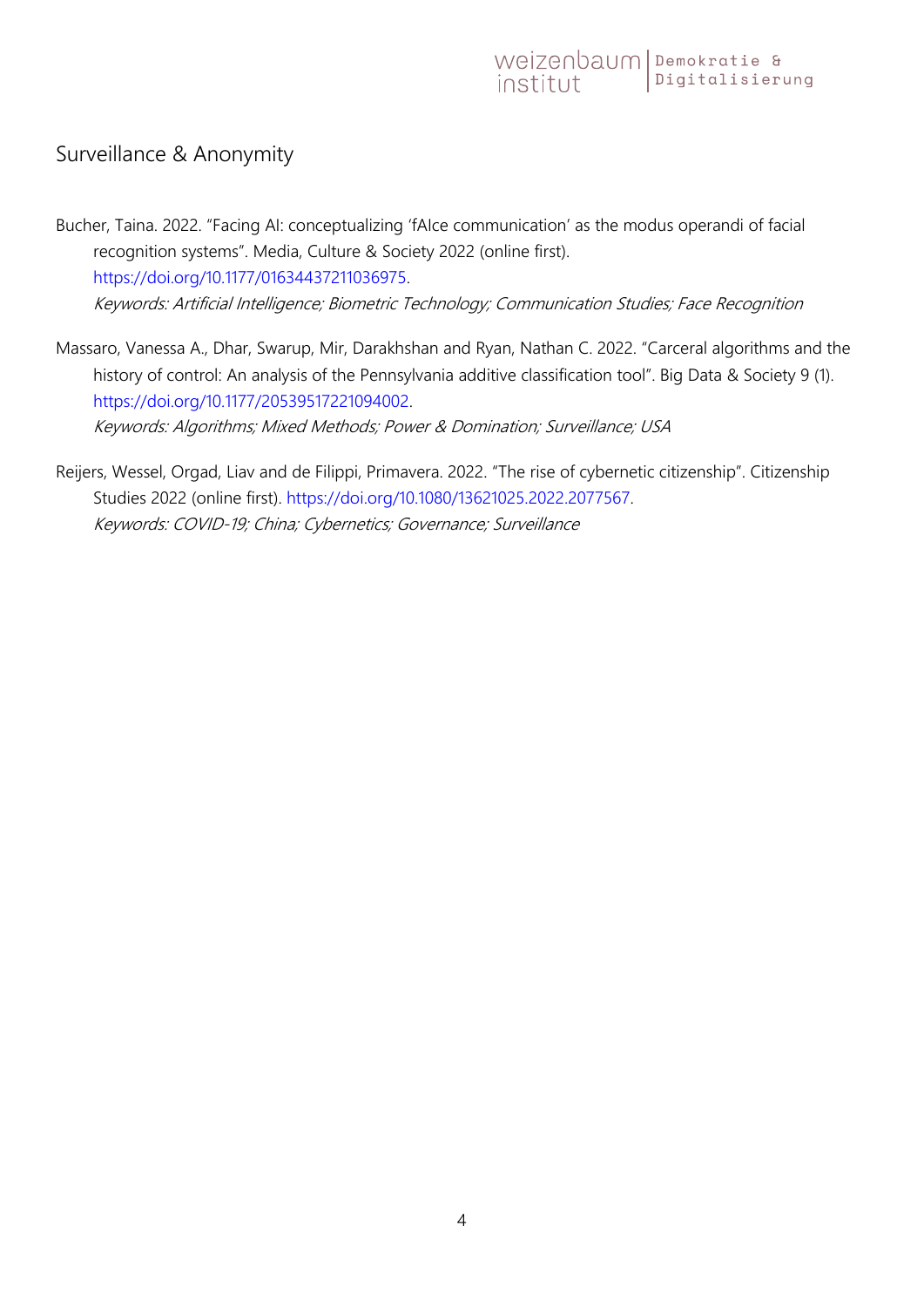#### <span id="page-4-0"></span>Governance & Regulation

- Cai, Cuihong and Wang, Tianchan. 2022. "Moving toward a 'middle ground'?—The governance of platforms in the United States and China". Policy & Internet 2022 (online first). [https://doi.org/10.1002/poi3.303.](https://doi.org/10.1002/poi3.303) Keywords: China; Governance; Intermediaries; Internet Governance; USA
- Chin, Yik Chan, Park, Ahran and Li, Ke. 2022. "A comparative study on false information governance in Chinese and American social media platforms". Policy & Internet 2022 (online first). [https://doi.org/10.1002/poi3.301.](https://doi.org/10.1002/poi3.301) Keywords: China; Facebook; Fake News; Intermediaries; Internet Governance; Power & Domination; Regulation; USA; Weibo
- Dembrow, Brett. 2022. "Investing in Human Futures: How Big Tech and Social Media Giants Abuse Privacy and Manipulate Consumerism". University of Miami Business Law Review 30 (3): 324–349. [https://repository.law.miami.edu/cgi/viewcontent.cgi?article=1402&context=umblr.](https://repository.law.miami.edu/cgi/viewcontent.cgi?article=1402&context=umblr) Keywords: Digital Capitalism; Facebook; Instagram; Intermediaries; Privacy; Regulation; Trust; Twitter
- Dommett, Katharine and Zhu, Junyan. 2022. "The barriers to regulating the online world: Insights from UK debates on online political advertising". Policy & Internet 2022 (online first). [https://doi.org/10.1002/poi3.299.](https://doi.org/10.1002/poi3.299) Keywords: Democratic Change; Privacy; Regulation; Transparency; UK
- Gillett, Rosalie and Suzor, Nicolas. 2022. "Incels on Reddit: A study in social norms and decentralised moderation". First Monday 27 (6). [https://doi.org/10.5210/fm.v27i6.12575.](https://doi.org/10.5210/fm.v27i6.12575) Keywords: Intermediaries; Public Sphere; Reddit; Regulation
- Inversi, Cristina, Dundon, Tony and Buckley, Lucy-Ann. 2022. "Work in the Gig-Economy: The Role of the State and Non-State Actors Ceding and Seizing Regulatory Space". Work, Employment and Society 2022 (online first). [https://doi.org/10.1177/09500170221080387.](https://doi.org/10.1177/09500170221080387) Keywords: Content Analysis; Digital Capitalism; Mixed Methods; Regulation
- Katagiri, Nori. 2022. "Explaining Cyberspace Dynamics in the COVID Era". Global Studies Quarterly 2 (3). [https://doi.org/10.1093/isagsq/ksac022.](https://doi.org/10.1093/isagsq/ksac022) Keywords: COVID-19; Power & Domination; Security
- Liu, Jinhe and Yang, Le. 2022. "'Dual-Track' platform governance on content: A comparative study between China and United States". Policy & Internet 2022 (online first). [https://doi.org/10.1002/poi3.307.](https://doi.org/10.1002/poi3.307) Keywords: China; Intermediaries; Internet Governance; Regulation; TikTok; USA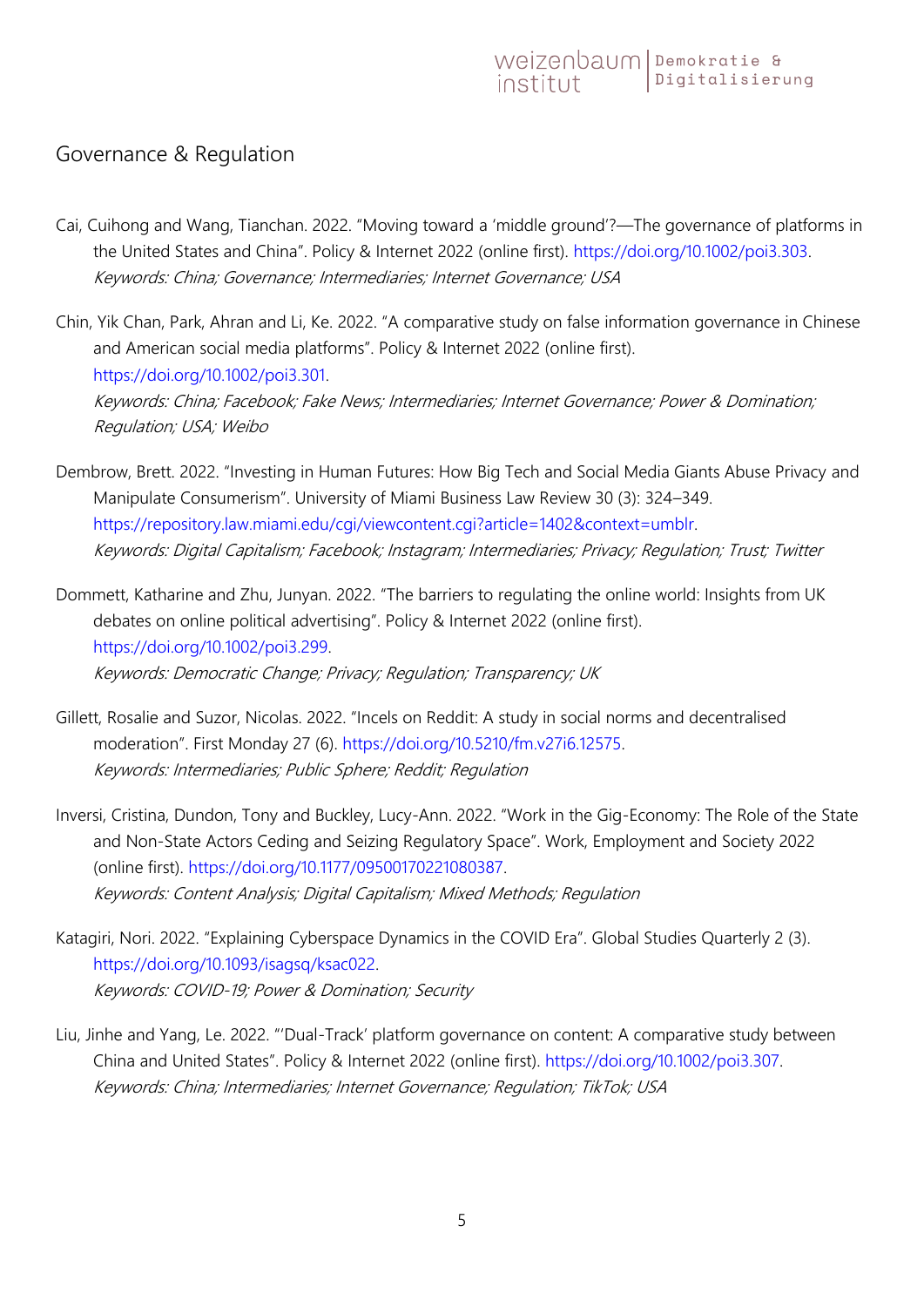Mueller, Milton L. and Farhat, Karim. 2022. "Regulation of platform market access by the United States and China: Neo-mercantilism in digital services". Policy & Internet 2022 (online first). [https://doi.org/10.1002/poi3.305.](https://doi.org/10.1002/poi3.305)

Keywords: China; Intermediaries; Political Economy; Regulation; Security; USA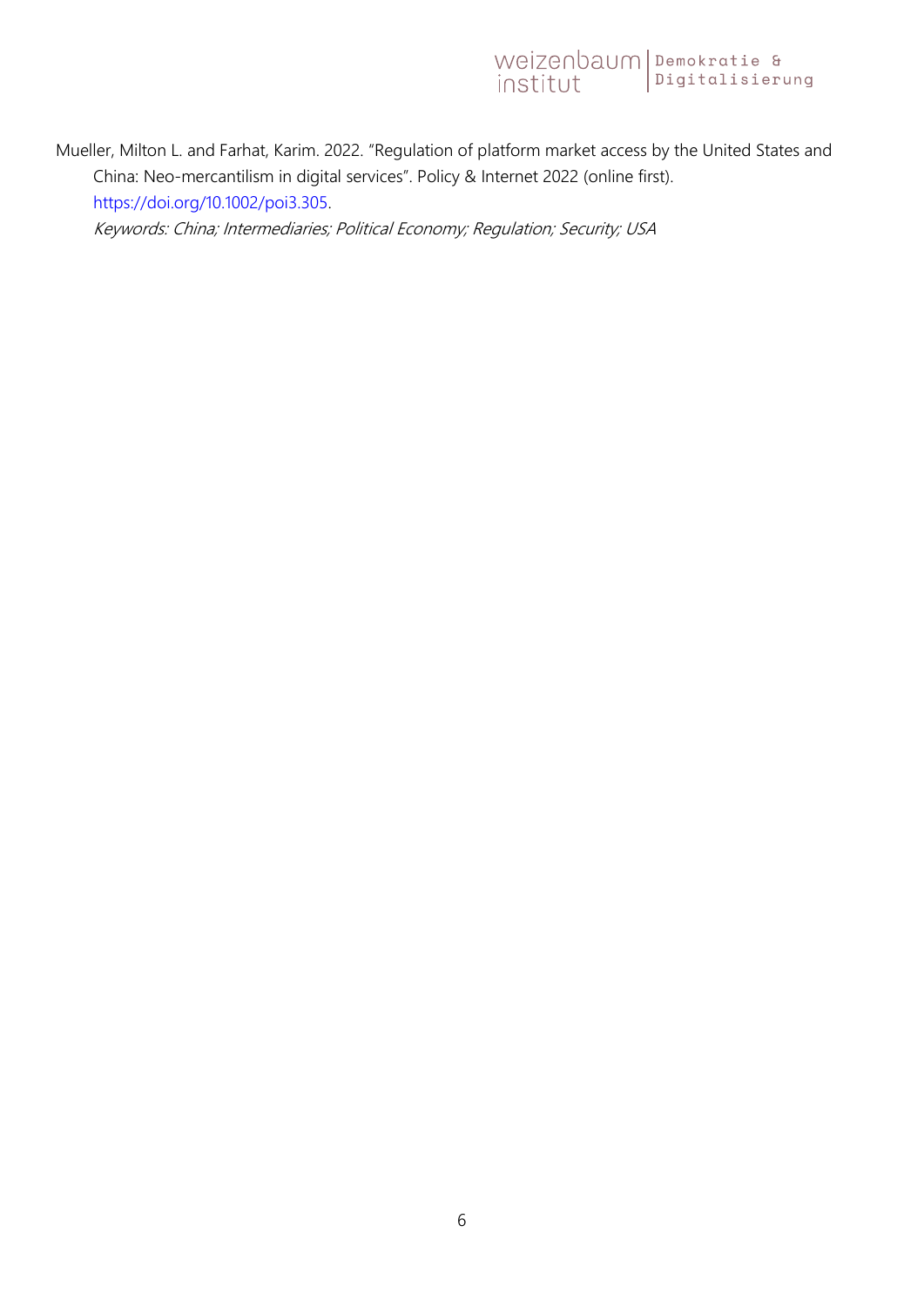#### <span id="page-6-0"></span>Theory

- Alvarez Leon, Luis F. 2022. "From glitch epistemologies to glitch politics". Dialogues in Human Geography 2022 (online first). [https://doi.org/10.1177/20438206221102951.](https://doi.org/10.1177/20438206221102951) Keywords: Epistemology; Smart City
- Asenbaum, Hans. 2022. "Beyond Deliberative Systems: Pluralizing the Debate". Democratic Theory 9 (1): 87–98. [https://doi.org/10.3167/dt.2022.090106.](https://doi.org/10.3167/dt.2022.090106) Keywords: Deliberative Systems; Democratic Theory; Participation
- Asenbaum, Hans. 2022. "Doing Democratic Theory Democratically". International Journal of Qualitative Methods 21. [https://doi.org/10.1177/16094069221105072.](https://doi.org/10.1177/16094069221105072) Keywords: Black Lives Matter; Democratic Innovations; Democratic Theory; Grounded Theory; Methods & Methodology; Participation
- Cíbik, Matej and Hardoš, Pavol. 2022. "Conspiracy theories and reasonable pluralism". European Journal of Political Theory 21 (3): 445–465. [https://doi.org/10.1177/1474885119899232.](https://doi.org/10.1177/1474885119899232) Keywords: Democratic Change; Epistemology; Ethics; Fake News; Freedom of Speech; Liberalism; Pluralism; Rawls; Regulation
- Dowling, Melissa-Ellen. 2022. "Cyber information operations: Cambridge Analytica's challenge to democratic legitimacy". Journal of Cyber Policy 2022 (online first). [https://doi.org/10.1080/23738871.2022.2081089.](https://doi.org/10.1080/23738871.2022.2081089) Keywords: Cambridge Analytica; Democratic Change; Democratic Theory; Governance; Legitimacy; Participation; Pluralism
- Harjuniemi, Timo. 2022. "Post-truth, fake news and the liberal 'regime of truth' The double movement between Lippmann and Hayek". European Journal of Communication 37 (3): 269–283. [https://doi.org/10.1177/02673231211046784.](https://doi.org/10.1177/02673231211046784) Keywords: Brexit; Fake News; Hayek; Journalism; Liberalism; Lippmann; Polanyi; USA
- Munn, Luke. 2022. "Thinking through silicon: Cables and servers as epistemic infrastructures". New Media & Society 24 (6): 1399–1416. [https://doi.org/10.1177/1461444820977197.](https://doi.org/10.1177/1461444820977197) Keywords: Epistemology; Infrastructure Studies; Knowledge
- Özçelik, Burcu. 2022. "What Can a Political Form of Reconciliation Look Like in Divided Societies?: The Deliberative 'Right to Justification' and Agonistic Democracy". Democratic Theory 9 (1): 52–72. [https://doi.org/10.3167/dt.2022.090104.](https://doi.org/10.3167/dt.2022.090104) Keywords: Deliberative Democratic Theory; Democratic Theory; Fragmentation
- Roch, Juan. 2022. "De-centring Populism: An Empirical Analysis of the Contingent Nature of Populist Discourses". Political Studies 2022 (online first). [https://doi.org/10.1177/00323217221090108.](https://doi.org/10.1177/00323217221090108) Keywords: Populism; Power & Domination; Social Movements Theory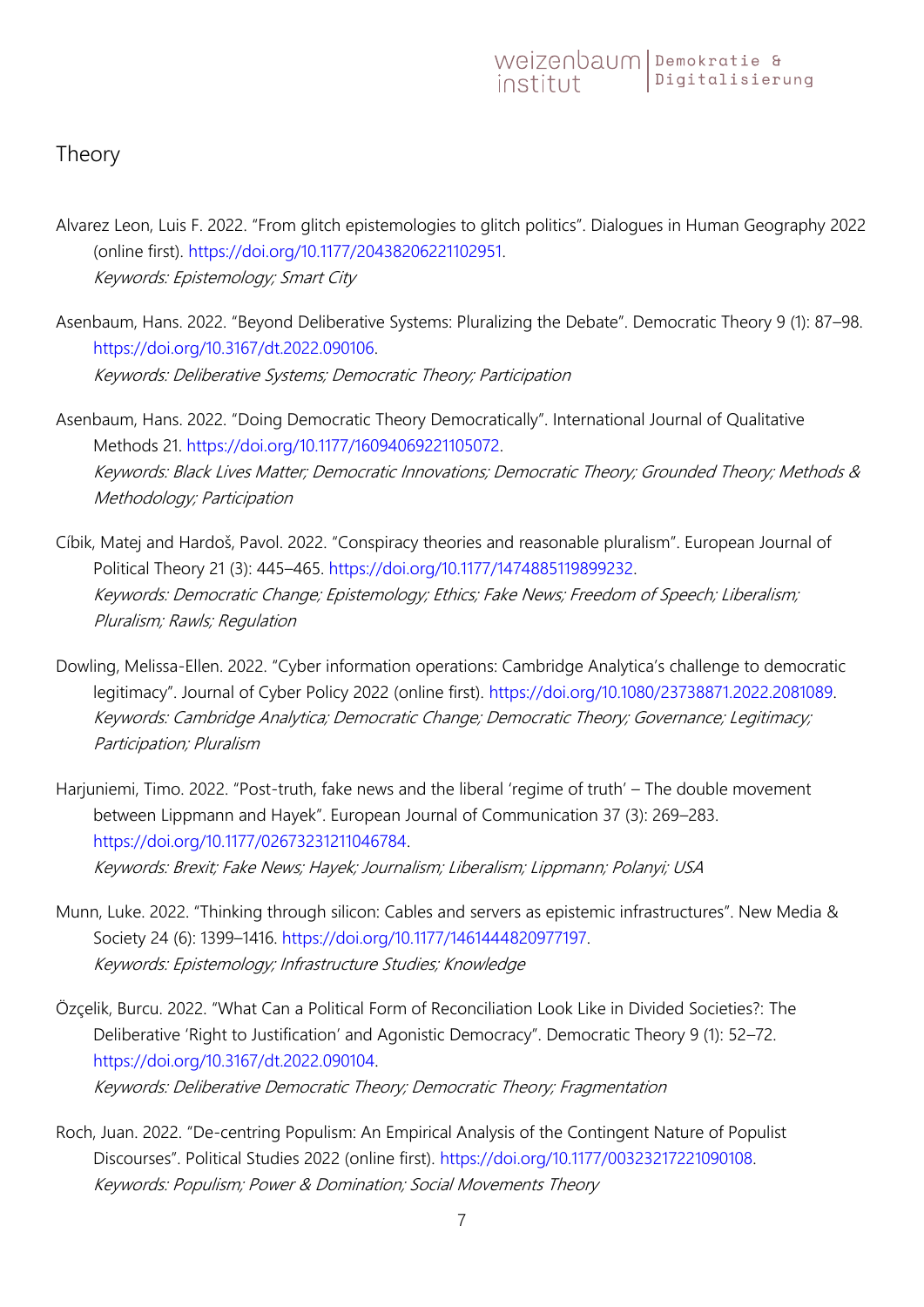#### <span id="page-7-0"></span>Methods & Methodology

Gerdon, Frederic, Bach, Ruben L, Kern, Christoph and Kreuter, Frauke. 2022. "Social impacts of algorithmic decision-making: A research agenda for the social sciences". Big Data & Society 9 (1). [https://doi.org/10.1177/20539517221089305.](https://doi.org/10.1177/20539517221089305) Keywords: Algorithms; Artificial Intelligence; Expertise; Methods & Methodology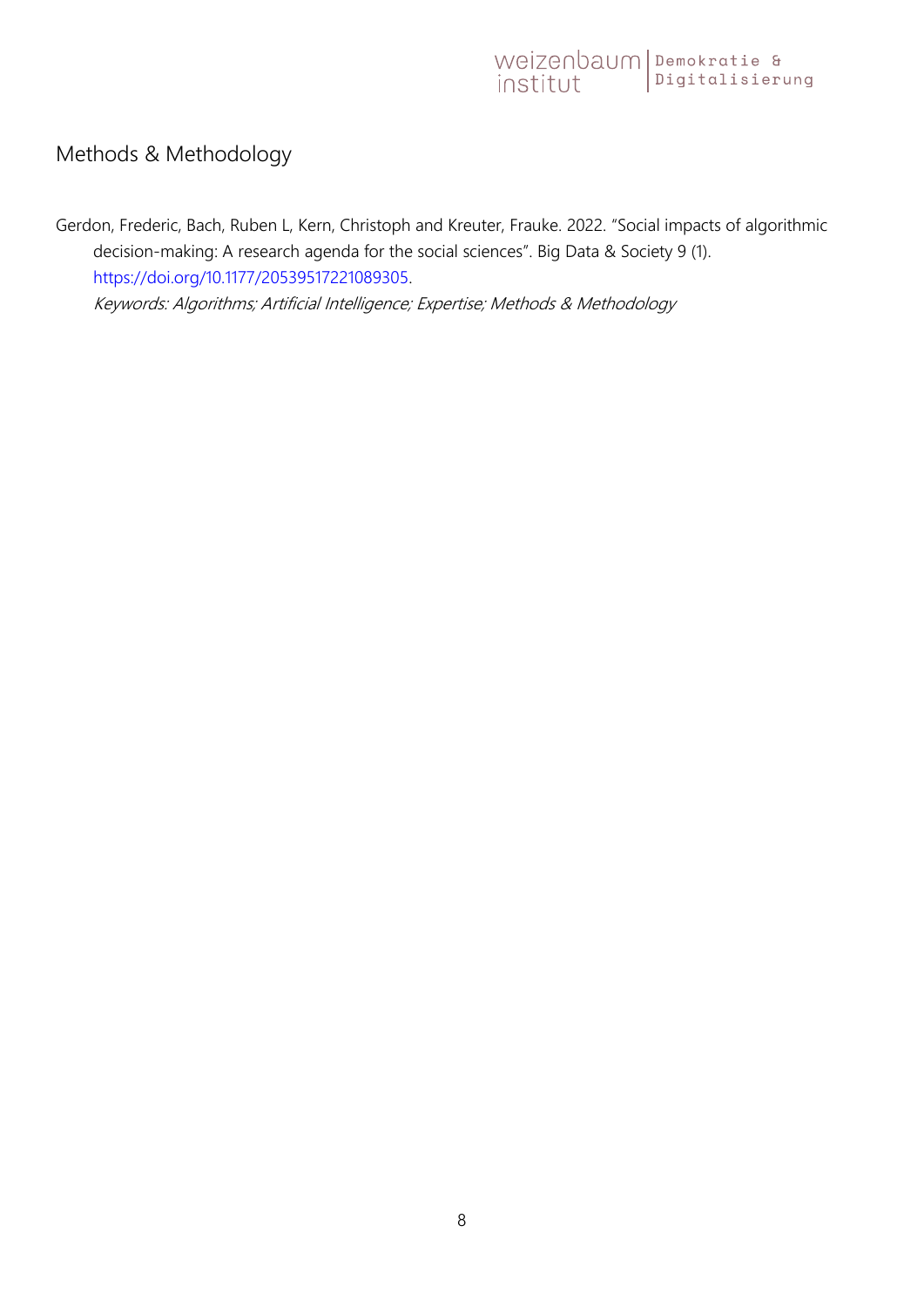<span id="page-8-0"></span>Law

- Bayer, Judit. 2022. "Procedural rights as safeguard for human rights in platform regulation". Policy & Internet 2022 (online first). [https://doi.org/10.1002/poi3.298.](https://doi.org/10.1002/poi3.298) Keywords: DSA; Governance; Human Rights; Intermediaries; NetzDG; Power & Domination; Regulation; Rule of Law
- Buchheim, Johannes and Abiri, Gilad. 2022. "The War in Ukraine, Fake News, and the Digital Epistemic Divide". Verfassungsblog. [https://verfassungsblog.de/the-war-in-ukraine-fake-news-and-the-digital-epistemic](https://verfassungsblog.de/the-war-in-ukraine-fake-news-and-the-digital-epistemic-divide/)[divide/.](https://verfassungsblog.de/the-war-in-ukraine-fake-news-and-the-digital-epistemic-divide/)

Keywords: Epistemology; Fake News; Intermediaries; Public Sphere; Regulation; Ukraine

- Herold, Maximilian. 2022. "Das Problem mit "Fake News' und deren Illegalisierung". AfP 53 (3): 201–208. [https://doi.org/10.9785/afp-2022-530303.](https://doi.org/10.9785/afp-2022-530303) Keywords: Constitution; Fake News; Regulation; Rule of Law
- Kohl, Uta. 2022. "Platform regulation of hate speech a transatlantic speech compromise?". Journal of Media Law 2022 (online first). [https://doi.org/10.1080/17577632.2022.2082520.](https://doi.org/10.1080/17577632.2022.2082520) Keywords: Europe; German; Intermediaries; NetzDG; Regulation; Rule of Law; USA

Rauer, Nils. 2022. "Die Regulierung des Internets". Kommunikation & Recht 2022 (6). [https://online.ruw.de/suche/kur/online.ruw.de/suche/kur/Die-Regulierung-des-Internets](https://online.ruw.de/suche/kur/online.ruw.de/suche/kur/Die-Regulierung-des-Internets-b5c8f376439c2606db86ef3ddafec2d3)[b5c8f376439c2606db86ef3ddafec2d3.](https://online.ruw.de/suche/kur/online.ruw.de/suche/kur/Die-Regulierung-des-Internets-b5c8f376439c2606db86ef3ddafec2d3) Keywords: DMA; DSA; EU; Fake News; Regulation; Rule of Law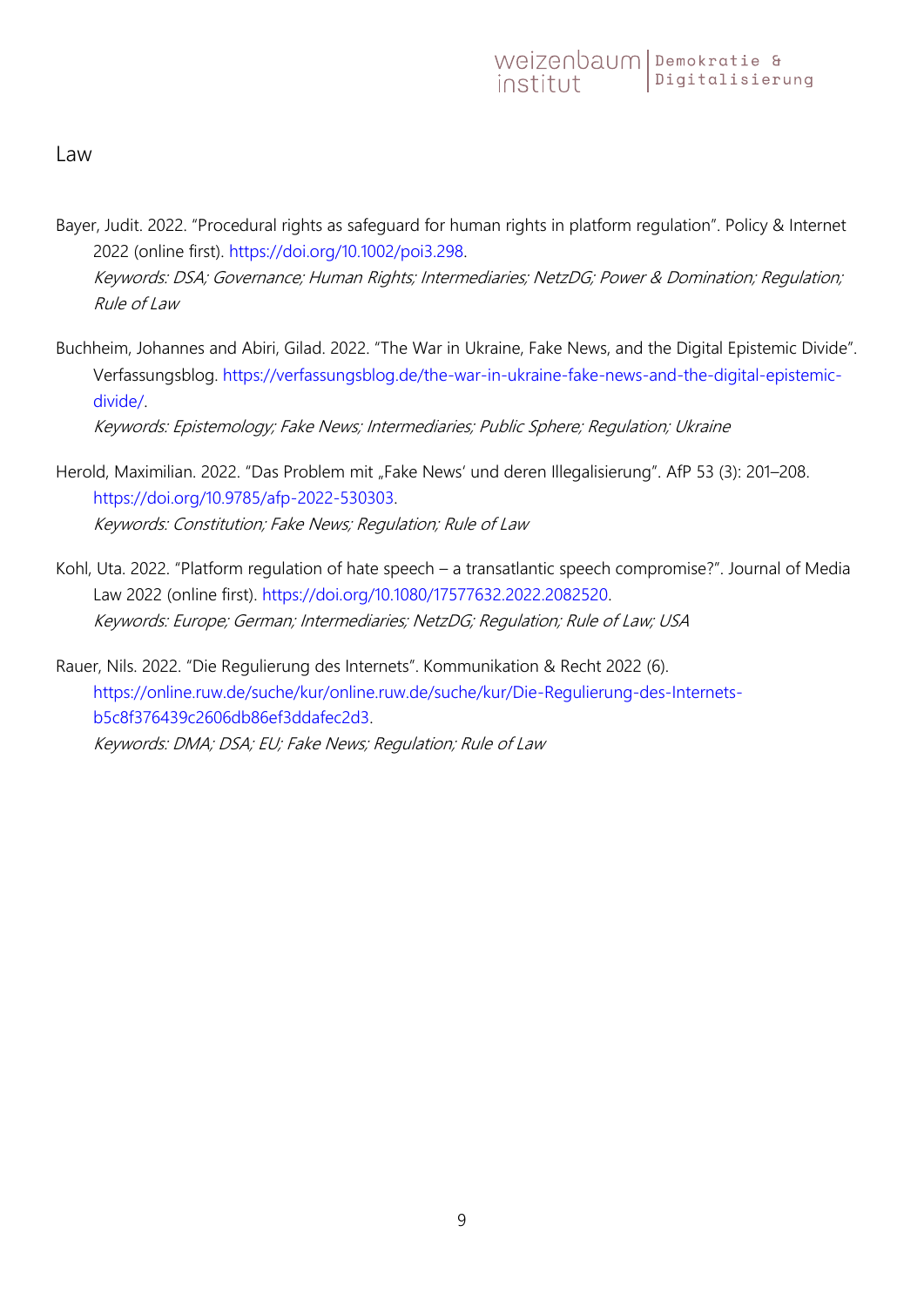#### <span id="page-9-0"></span>Miscellaneous

Gallego, Aina and Kurer, Thomas. 2022. "Automation, Digitalization, and Artificial Intelligence in the Workplace: Implications for Political Behavior". Annual Review of Political Science 25 (1): 463–484. [https://doi.org/10.1146/annurev-polisci-051120-104535.](https://doi.org/10.1146/annurev-polisci-051120-104535) Keywords: Democratic Change; Digital Capitalism; Participation; Populism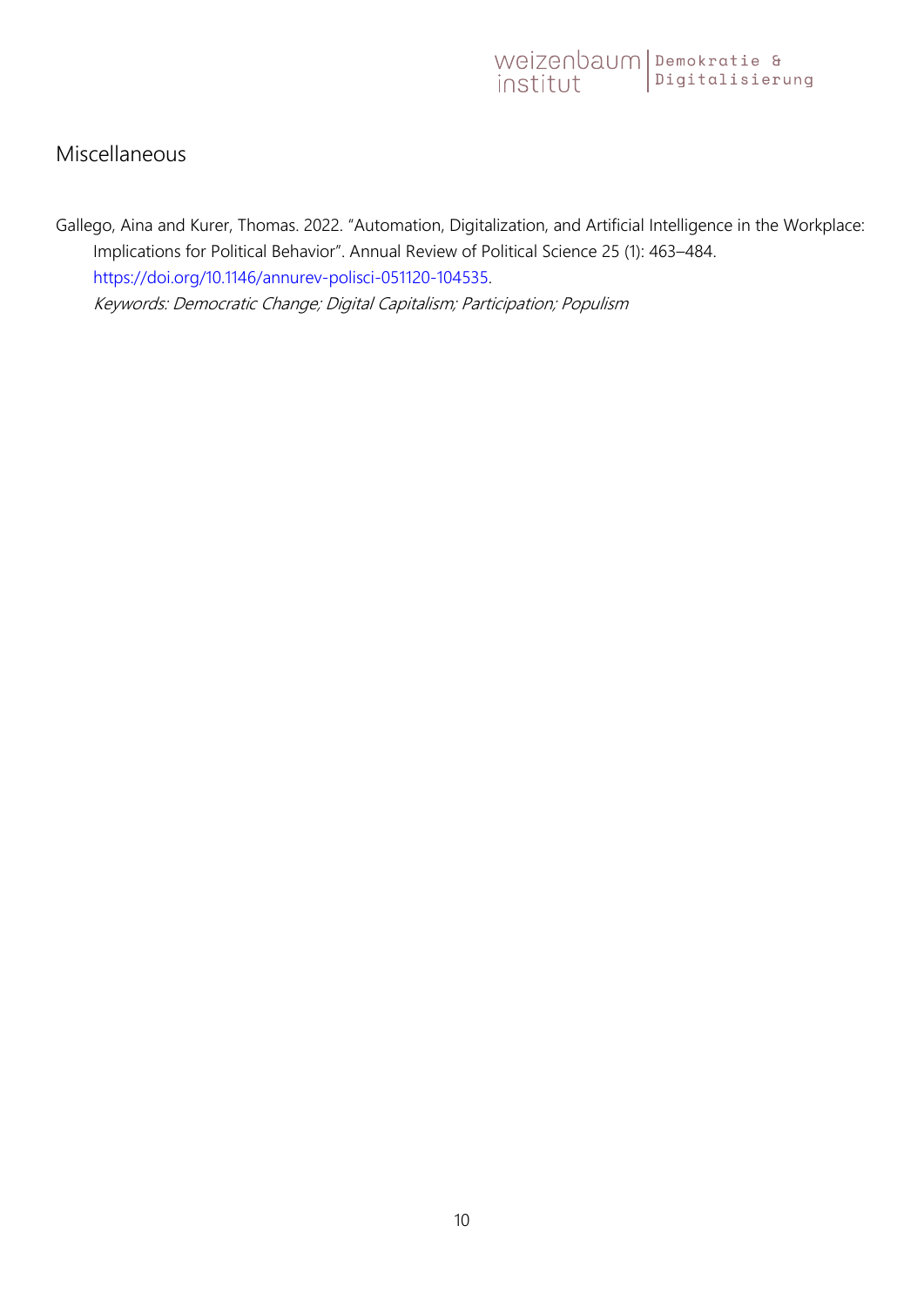#### <span id="page-10-0"></span>New Books and Reviews

Boler, Megan, and Elizabeth Davis, eds. 2021. Affective Politics of Digital Media: Propaganda by Other Means. New York: Routledge. Keywords: Affective Media; Algorithms; Big Data; Cambridge Analytica; Communication Studies;

Facebook; Fake News; Intermediaries; Public Sphere Review in: New Media & Society 24 (6): 1526-29. [https://doi.org/10.1177/14614448221084221.](https://doi.org/10.1177/14614448221084221)

- Campo, Enrico. 2022. Attention and Its Crisis in Digital Society. Routledge Advances in Sociology. Milton Park, Abingdon, Oxon; New York, NY: Routledge. Keywords: Cultural Studies
- Clark-Parsons, Rosemary. 2022. Networked Feminism: How Digital Media Makers Transformed Gender Justice Movements. Oakland, California: University of California Press. Keywords: Feminism; Political Activism; USA
- Esposito, Elena. 2022. Artificial Communication: How Algorithms Produce Social Intelligence. Cambridge, MA: MIT Press. [https://doi.org/10.7551/mitpress/14189.001.0001.](https://doi.org/10.7551/mitpress/14189.001.0001) Keywords: Algorithms; Artificial Intelligence

Gilardi, Fabrizio. 2022. Digital Technology, Politics, and Policy-Making. Cambridge, UK: Cambridge University Press. [https://doi.org/10.1017/9781108887304.](https://doi.org/10.1017/9781108887304) Keywords: Democratic Change; Democratic Theory; Liberalism; Participation

- Graham, Mark, and Fabian Ferrari, eds. 2022. Digital Work in the Planetary Market. International Development Research Centre. Cambridge, MA, USA: MIT Press. Keywords: Artificial Intelligence; China; Digital Capitalism; Feminism; India; Indonesia; Intermediaries; Malaysia; Philippines; Regulation; Venezuela
- Lee, Jaemin. 2022. Artificial Intelligence and International Law. Singapore: Springer. Keywords: Artificial Intelligence; Regulation; Rule of Law
- McQuillan, Dan. 2022. RESISTING AI: An Anti-Fascist Approach to Artificial Intelligence. Bristol: Bristol University Press. Keywords: Algorithms; Artificial Intelligence; Democratic Change

Schiffrin, Anya, ed. 2021. Media Capture: How Money, Digital Platforms, and Governments Control the News. New York: Columbia Univers. Press. Keywords: Digital Capitalism; Facebook; Google; Intermediaries; Journalism; Public Sphere Review in: European Journal of Communication 37 (3): 350–53. [https://doi.org/10.1177/02673231221098025.](https://doi.org/10.1177/02673231221098025)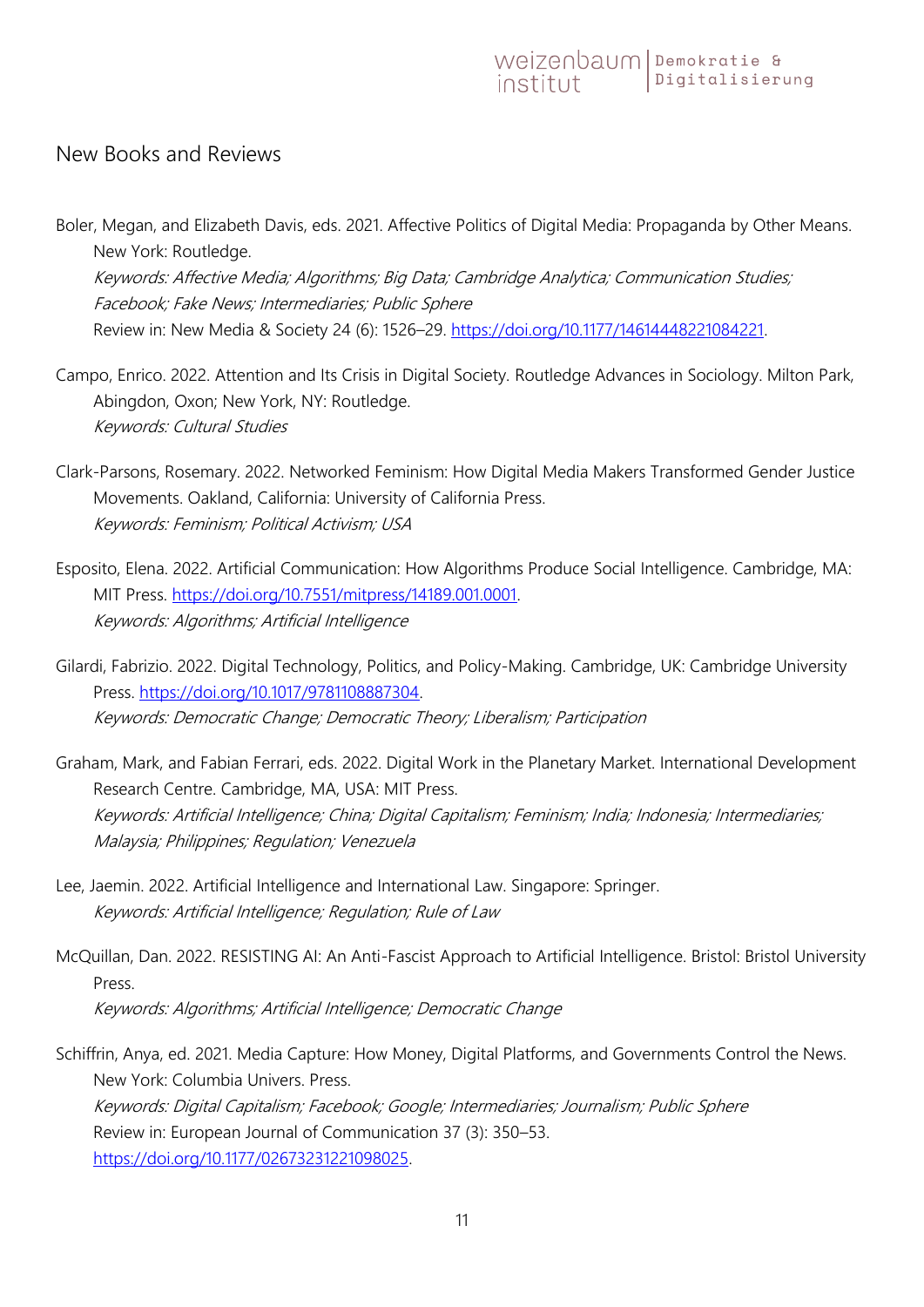#### <span id="page-11-0"></span>CfPs and Upcoming Events

#### <span id="page-11-1"></span>CfPs

- MANCEPT 2022 "Digital Democracy: Governance and Resistance in a Digital Era", September  $7<sup>th</sup> 9<sup>th</sup>$  2022, Deadline: June 13<sup>th</sup> 2022 Details [here](https://sites.manchester.ac.uk/mancept/mancept-workshops/programme-2022-panels/digitaldemocracy/)
- Media and Communication 11(2) "A Datafied Society: Data Power, Infrastructures, and Regulations", Deadline: June 15th 2022

Details [here](https://www.cogitatiopress.com/mediaandcommunication/pages/view/nextissues#DataPower)

New Media and Society, Special Issue "Automating Communication in the Digital Society", Deadline: June 15<sup>th</sup> 2022

Details [here](https://www.uni-bremen.de/fileadmin/user_upload/fachbereiche/fb9/zemki/media/photos/publikationen/special-issues/CfP__Special_Issue_NMS_Automating_Communication.pdf)

- Forum InformatikerInnen für Frieden und gesellschaftliche Verantwrotung e. V. (FIfF): Weizenbaum-Studienpreis des FIfF – 2022, Deadline: June  $15<sup>th</sup>$  2022 Details [here](https://www.fiff.de/studienpreis/)
- Bits & Bäume 2022 Die Konferenz für Digitalisierung und Nachhaltigkeit, October 1<sup>st</sup> 2<sup>nd</sup> 2022, Berlin, Deadline: June 21<sup>st</sup> 2022 Details [here](https://pretalx.com/bitsundbaeume/cfp)
- Democratic Theory 10(2) "The Multiple Self and Democracy: Identity, Performance and the Politics of Becoming", Deadline: June 30<sup>th</sup> 2022 Details [here](https://journals.berghahnbooks.com/_uploads/dt/dt_cfp_MultipleSelf.pdf)
- Internationale Politik, Sylke Tempel Essaypreis "Ein Quantum KI Außenpolitik digital denken", Deadline: June 30th 2022 Details [here](https://internationalepolitik.de/de/ein-quantum-ki-aussenpolitik-digital-denken)
- Research Association NRW Digital Society: "Quo vadis Digital Democracy? Strengthening and Preserving Democracy in the Digital Age", September 29<sup>th</sup> – October 1<sup>st</sup> 2022, Bonn (hybrid format), Deadline: June 30th 2022 Details [here](https://www.theorieblog.de/wp-content/uploads/2022/04/Call-for-Participation-Quo-Vadis-Digital-Democracy1.pdf)
- Spectaculum der jungen und wilden Philosophie, "#1 Perspektiven des Zusammenlebens: Zur Demokratie", November 11<sup>th</sup> 2022, Vienna, Deadline: June 30<sup>th</sup> 2022 Details [here](https://www.theorieblog.de/wp-content/uploads/2022/06/Einladung-OpenSpace-1.pdf)
- STS-hub.de 2023 "Circulations", Aachen, March  $15<sup>th</sup> 17<sup>th</sup>$  2023, Call for Panels, Deadline: June 30<sup>th</sup> 2022 Details [here](https://sts-hub.de/CallForPanelsSTS-hub.de2023.pdf)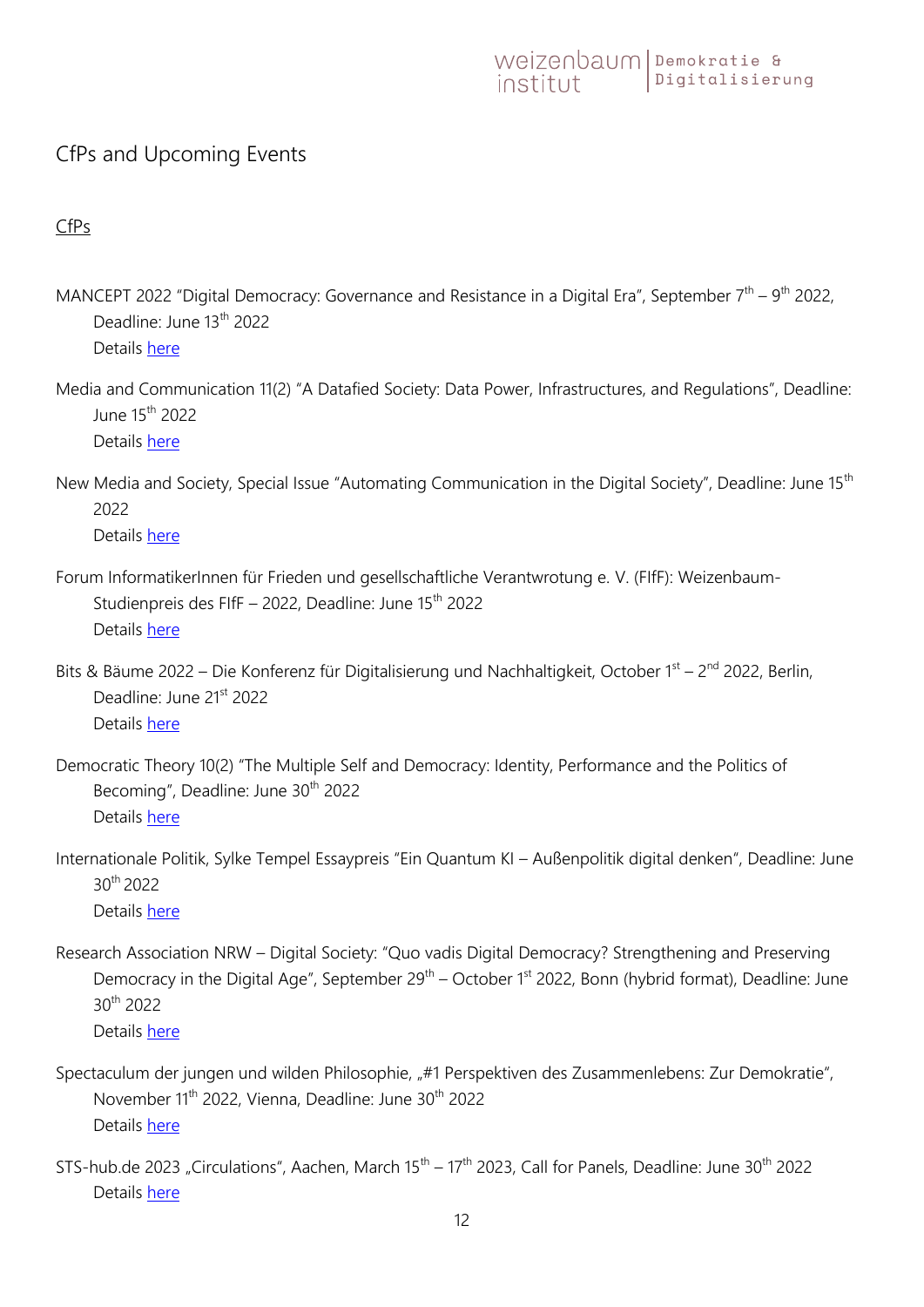Behemoth. A Journal on Civilisation "Alterität der Algorithmen. Algorithmen der Alterität", Deadline: July 1st 2022

Details [here](https://www.soziopolis.de/ausschreibungen/call/alteritaet-der-algorithmen-algorithmen-der-alteritaet.html)

- PIAZZA Conference 2022, Call for Workshops, December  $7<sup>th</sup>$  2022, online, Deadline: July  $4<sup>th</sup>$  2022 Details [here](https://piazza-konferenz.de/call-for-workshops-2022/)
- Publizistik, Vierteljahreshefte für Kommunikationsforschung, Special Issue "Data, Archives and Tools: Infrastructures and Resources for Communication and Media Research", Deadline: August 15th 2022 Details [here](https://www.springer.com/journal/11616/updates/20566430)
- Weizenbaum Journal, Special Issue "Digitalization in War and Peace", Deadline: August 15<sup>th</sup> 2022 Details [here](https://ojs.weizenbaum-institut.de/index.php/wjds/announcement/view/1)
- Digital Society: "Data and the Common(s)", Deadline: August 31<sup>st</sup> 2022 Details [here](https://link.springer.com/collections/dbeijdbebj)
- Essaypreis der Hertie-Stiftung, "Demokratie und Wirtschaft", Deadline: September 4<sup>th</sup> 2022 Details [here](https://www.ghst.de/essaypreis/)
- Zeitschrift für Politische Theorie, "Der oikos des demos: Auf dem Weg zu einer demokratischen Ökonomie", Deadline: September 15<sup>th</sup> 2022 Details [here](https://zpth.de/pages/call-for-papers.php)

#### <span id="page-12-0"></span>Upcoming Events

- CONTRUST Lecture Series (Goethe University Frankfurt): "Algorithms, Uncertainty and Risk", Wednesday 06:00 pm – 07:30 pm, online Details [here](https://contrust.uni-frankfurt.de/algorithms-uncertainty-and-risk/)
- Law & Political Economy Germany, "Datenungleichheit", June 14<sup>th</sup> 2022, 06:30 pm, online Details and registration [here](https://lpeg.pubpub.org/pub/2t8092wq/release/5)
- Max-Planck-Institut für ausländisches öffentliches Recht und Völkerrecht/Normative Orders, Forschungsverbund der Goethe-Universität Frankfurt am Main, Workshop: "Digital Constitution: On the Transformative Potential of Societal Constitutionalism", June 17th – 18th 2022 Details and registration [here](https://www.mpil.de/files/pdf6/digital-constitution_ijgls-symposium_program_for-circulation.pdf)
- HKMV, Workshop: "AI Infrastructures for Civil Society and the Arts", June 24<sup>th</sup> 2022, 09:00 am 03:00 pm, online

Details and registration [here](https://hmkv.de/events/events-details/symposium-ai-infrastructures-for-civil-society-and-the-arts.html)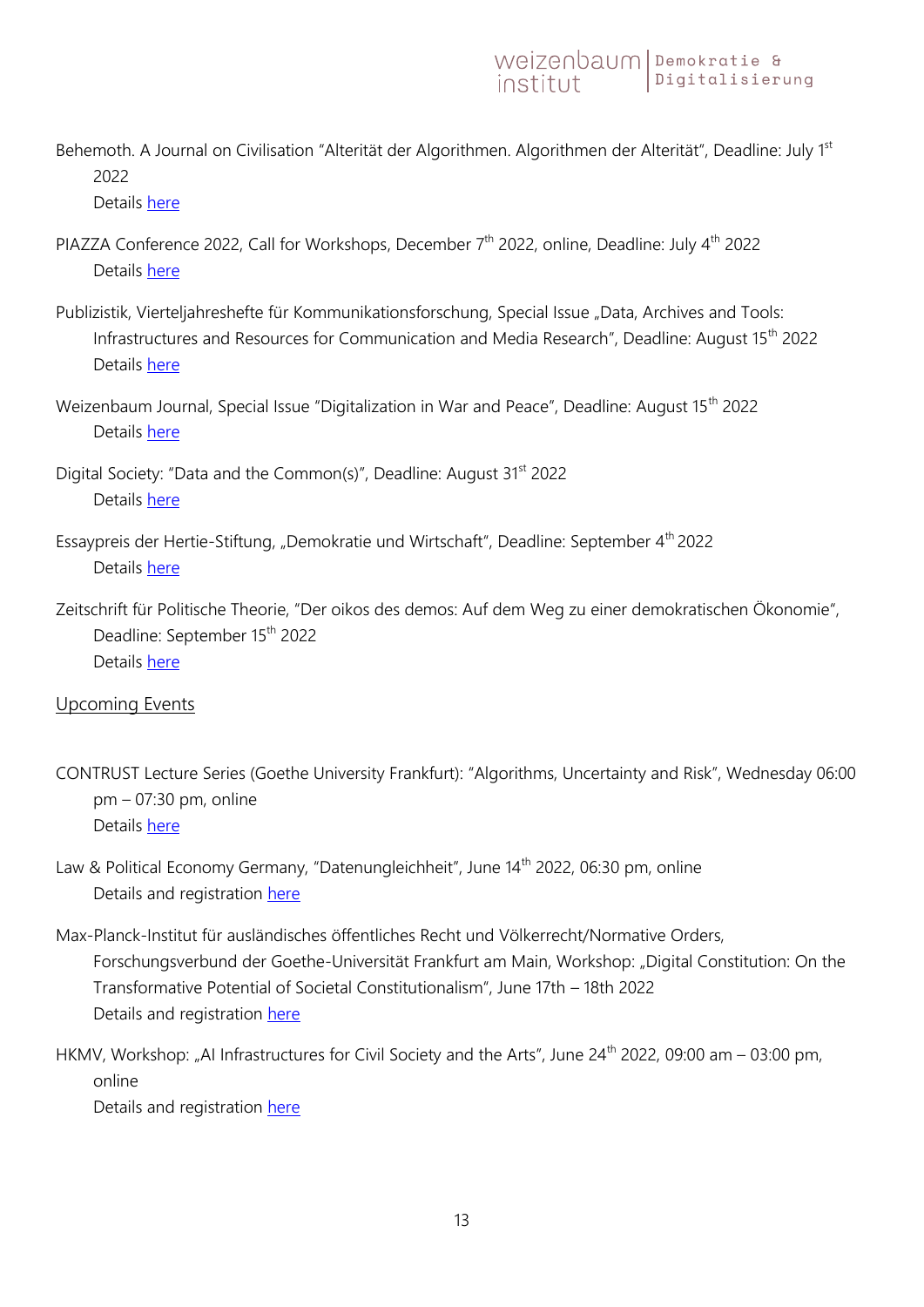Institut für das Recht der Digitalisierung/Zentrum verantwortungsbewusste Digitalisierung, Tagung "Qualität Künstlicher Intelligenz – Bewertung, Sicherung, Anwendungsbeispiele", July 7<sup>th</sup> 2022, Marburg Details and registration [here](https://pretix.eu/irdi-zevedi/qualitaetki/)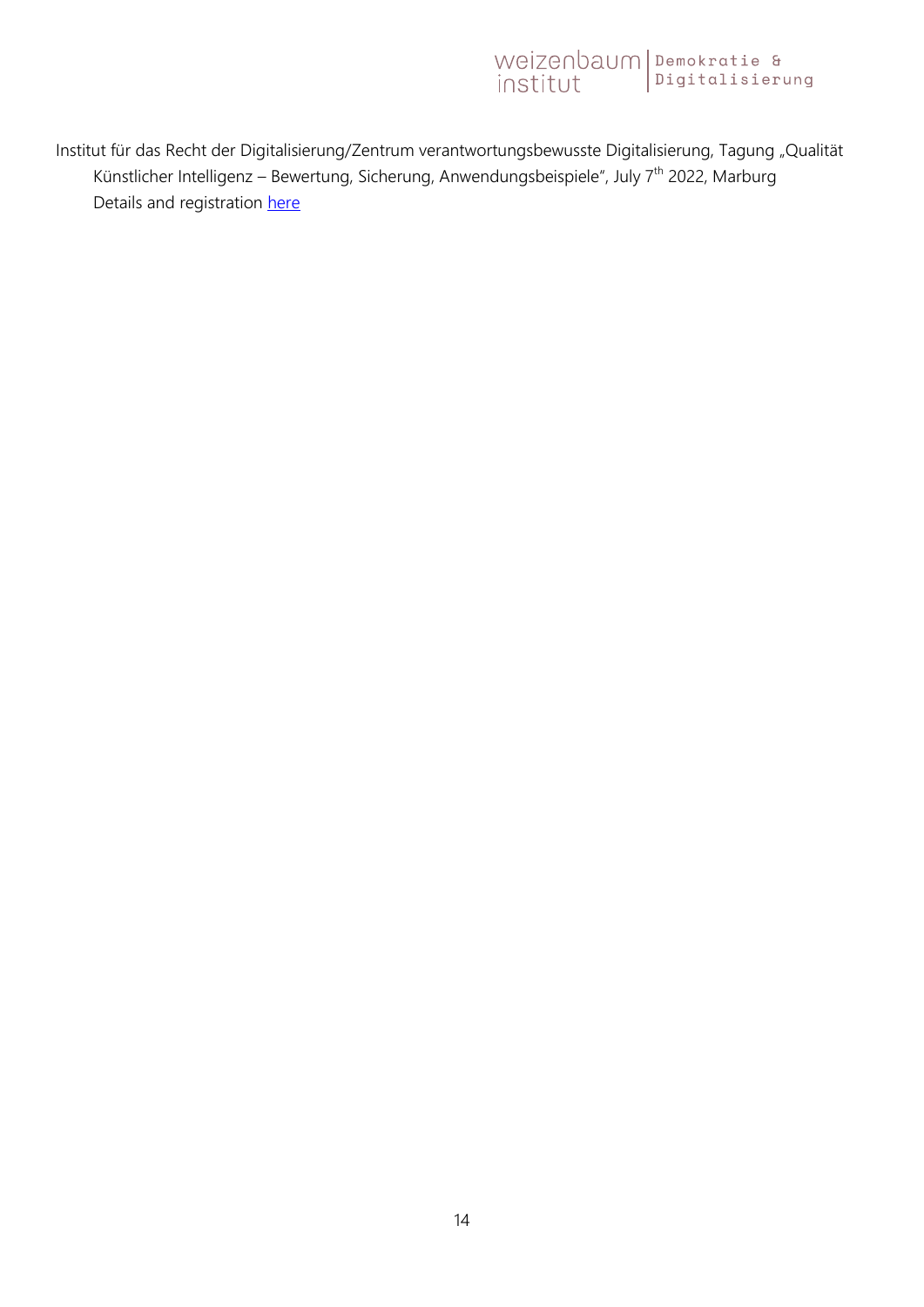#### <span id="page-14-0"></span>List of Journals

- **Ann-K. Riedel**
- **Annual Review of Political Science**
- **Annual Review of Sociology**
- **Archiv des öffentlichen Rechts (AöR)**
- Archiv für die civilistische Praxis
- **BEHEMOTH A Journal on Civilisation**
- **Big Data & Society**
- **Bitkom**
- **Computer Law Review International**
- **Computer und Recht**
- **Computers in Human Behavior**
- Constellations
- **•** Critical Studies in Media Communication
- **Daedalus**
- Democratic Theory
- **Der Moderne Staat**
- **Der Staat**
- **Die Verwaltung**
- **Diskurs**
- DÖV (Die öffentliche Verwaltung)
- $EMR$
- **Ethics and Information Technology**
- **Europäische Grundrechte-Zeitschrift**
- **Europäische Zeitschrift**
- **European Journal of Communication**
- **European Journal of Political Theory**
- "European
- **IP Helpdesk"**
- **Fibreculture Journal**
- FIfF-Kommunikation Zeitschrift für Informatik und Gesellschaft
- **First Monday**
- **Forschungsjournal Soziale Bewegungen**
- Georgetown Law Technology Review
- "Gewerblicher Rechtsschutz
- und Urheberrecht"
- $-HBI$
- **Human Communication Research**
- **Information, Communication & Society**
- InTeR Zeitschrift zum Innovations- und Technikrecht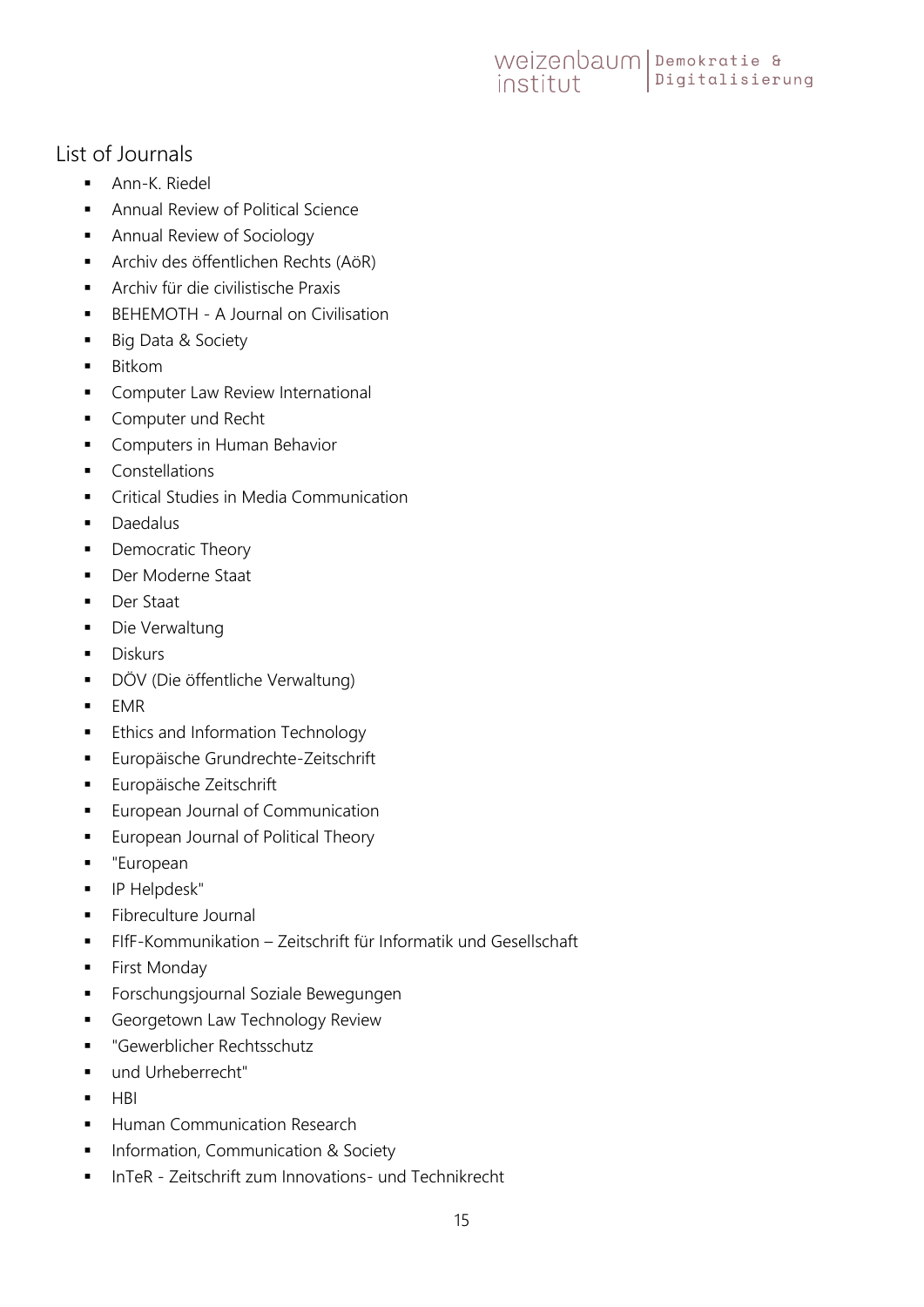- **International Journal of Communication**
- **International Journal of Technoethics (IJT)**
- **Internet Histories**
- **Internet Policy Review**
- **n** iRights
- **IT-Rechts-Berater**
- **Javnost The Public**
- **JIPITEC** Journal of Intellectual Property, Information Technology and E-Commerce Law
- **Journal of Communication**
- **•** Journal of Cross-Disciplinary Research in Computational Law
- **Journal of Cyber Policy**
- **Journal of Deliberative Democracy**
- **Journal of Democracy**
- **Journal of Digital Media & Policy**
- **Journal of Digital Social Research**
- **Journal of Free Speech Law**
- **Journal of Information Policy**
- **Journal of Information Technology & Politics**
- **Journal of Information, Communication and Ethics in Society**
- **Journal of Media Law**
- **Journal of Politcal Philosophy**
- **Journal of Self-Regulation and Regulation**
- **Journalism Research News**
- **Juristen Zeitung**
- **JuWiss**
- **Kommunikation und Recht**
- **Kritische Justiz**
- **Leviathan**
- **Media and Communication**
- **Millennium Journal of International Studies**
- **Multimedia und Recht**
- Neue Juristische Wochenzeitschrift
- Neue Zeitschrift für Verwaltungsrecht
- New Media & Society
- **OSTLJ: Ohio State Technology Law Journal**
- **Philosophy & Technology**
- **PinG Privacy in Germany**
- Policy & Internet
- Political Communication
- Political Studies
- Politische Vierteljahresschrift